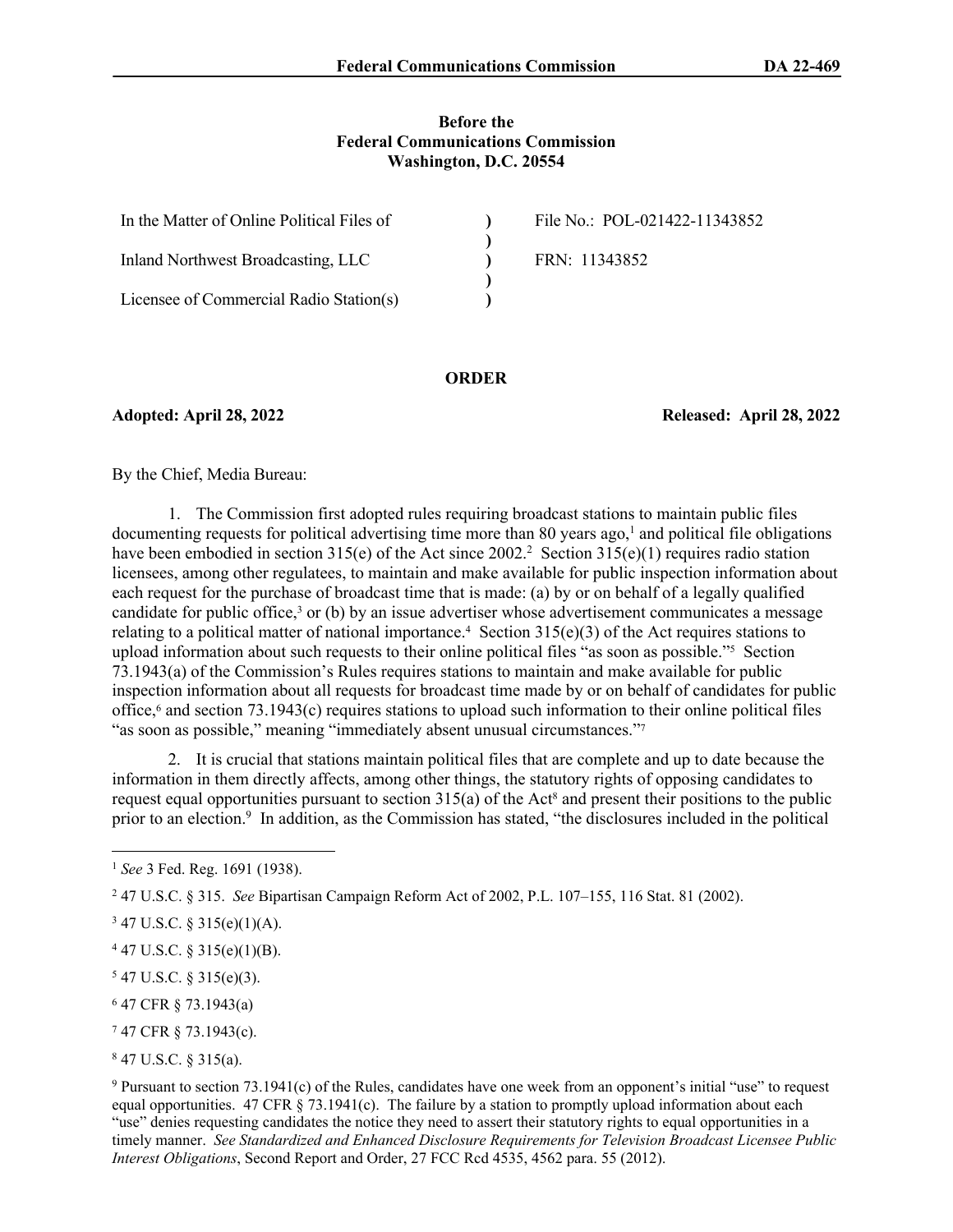file further the First Amendment's goal of an informed electorate that is able to evaluate the validity of messages and hold accountable the interests that disseminate political advocacy."<sup>10</sup>

3. Inland Northwest Broadcasting, LLC is the licensee of one or more commercial radio stations for which it has filed license renewal applications. The Audio Division of the FCC's Media Bureau suspended processing of those applications because of Inland Northwest Broadcasting, LLC's failure to affirmatively certify compliance with its public file obligations in Section 73.3526 of the Commission's rules.11 The Audio Division staff determined that the public file deficiencies were attributable to a failure by Inland Northwest Broadcasting, LLC to comply with political file requirements.

4. The Media Bureau and Inland Northwest Broadcasting, LLC have elected to resolve the matter of Inland Northwest Broadcasting, LLC's public file derelictions through the attached Consent Decree. Pursuant to the Consent Decree, Inland Northwest Broadcasting, LLC agrees, among other things, to implement a comprehensive compliance plan to ensure future compliance with its political file obligations and to submit periodic compliance reports to the Media Bureau.

5. After reviewing the terms of the Consent Decree and evaluating the facts before us, we find that the public interest would be served by adopting the Consent Decree.

6. Accordingly, **IT IS ORDERED** that, pursuant to the authority delegated by section 0.61(e) and 0.283 of the Commission's rules,12 the attached Consent Decree **IS ADOPTED** and its terms incorporated by reference.

7. **IT IS FURTHER ORDERED** that pursuant to 47 CFR § 73.3526(e)(10), a copy of the attached Consent Decree **SHALL BE RETAINED** in the online public inspection file of each station listed in Appendix A of the Consent Decree until grant of its next license renewal application.

8. **IT IS FURTHER ORDERED** that the above-captioned matter **IS TERMINATED**.

9. **IT IS FURTHER ORDERED** that a copy of this Order and Consent Decree shall be served via electronic mail to Inland Northwest Broadcasting, LLC at rprasil@idavend.com.

# FEDERAL COMMUNICATIONS COMMISSION

Holly Saurer Chief, Media Bureau

<sup>10</sup> *Id.* at 4543-44, para. 16.

<sup>&</sup>lt;sup>11</sup> See Section III, Question 3, of each application.

<sup>12</sup> 47 CFR §§ 0.61(e), 0.283.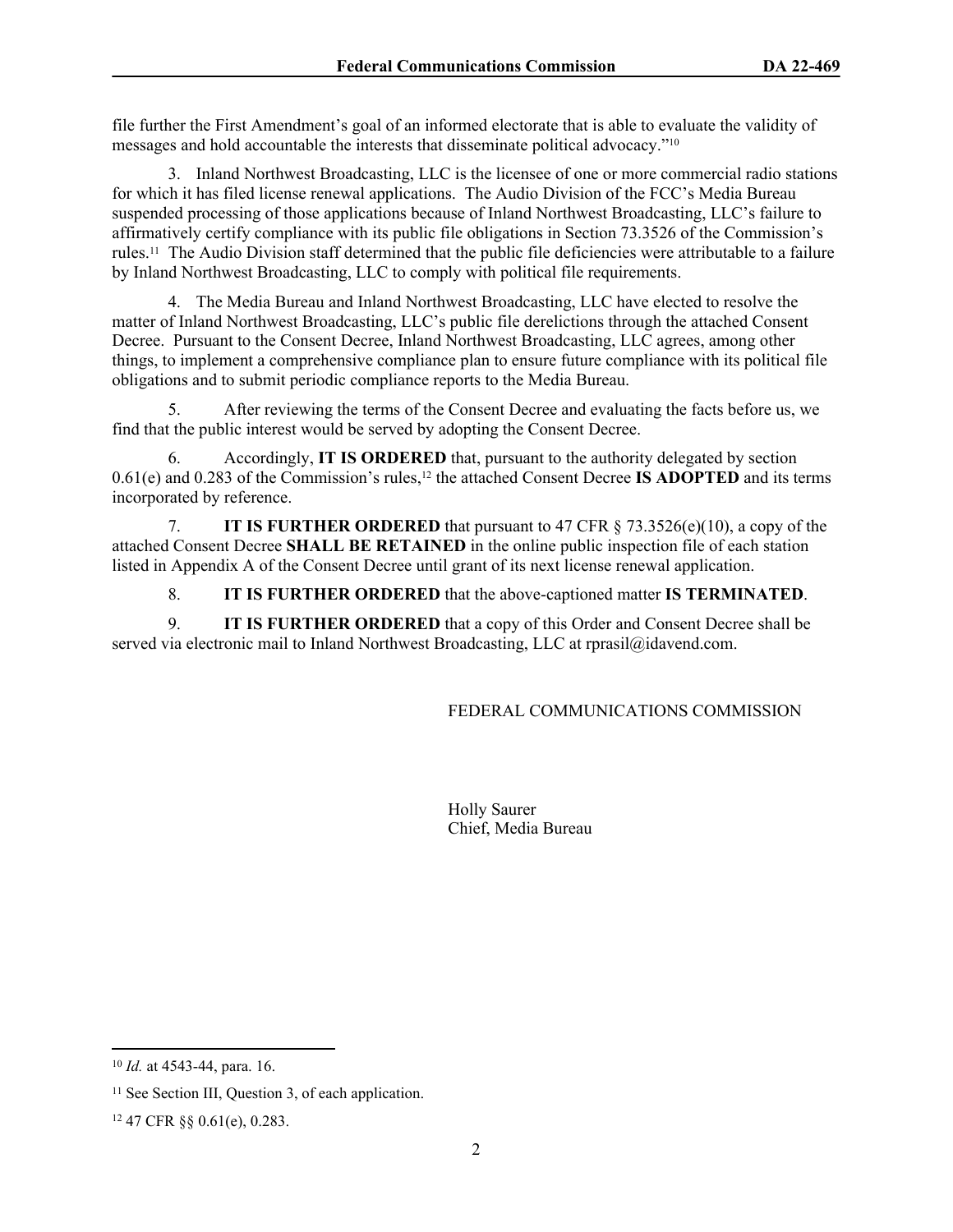#### **Before the Federal Communications Commission Washington, D.C. 20554**

| In the Matter of Online Political Files of | File No.: POL-021422-11343852 |
|--------------------------------------------|-------------------------------|
| Inland Northwest Broadcasting, LLC         | FRN: 11343852                 |
| Licensee of Commercial Radio Station(s)    |                               |

#### **CONSENT DECREE**

1. The Media Bureau of the Federal Communications Commission and Inland Northwest Broadcasting, LLC (hereafter "Company," as defined below), by their authorized representatives, hereby enter into this Consent Decree for the purpose of terminating the Media Bureau's investigation into the Company's compliance with section  $315(e)(3)$  of the Communications Act of 1934, as amended,<sup>13</sup> and section  $73.1943(c)$  of the Commission's rules,<sup>14</sup> relating to the maintenance of online political files. To resolve this matter, the Company agrees to implement a comprehensive Compliance Plan to ensure its future compliance with section 315(e)(3) and section 73.1943(c).

### **I. DEFINITIONS**

- 2. For the purposes of this Consent Decree, the following definitions shall apply:
	- (a) "Act" means the Communications Act of 1934, as amended, 47 U.S.C. § 151 *et seq*.
	- (b) "Adopting Order" means an Order of the Bureau adopting the terms of this Consent Decree without change, addition, deletion, or modification.
	- (c) "Bureau" means the Media Bureau of the Commission.
	- (d) "Commission" or "FCC" means the Federal Communications Commission and all of its bureaus and offices.
	- (e) "Company" means Inland Northwest Broadcasting, LLC and its affiliates, subsidiaries, predecessors-in-interest, and successors-in-interest.
	- (f) "Covered Employees" means all employees and agents of the Company who are responsible for performing, supervising, overseeing, or managing activities related to the maintenance of online political files, as required by the Political Record-Keeping Statute and Rule.
	- (g) "Effective Date" means the date by which both the Bureau and the Company have signed the Consent Decree.
	- (h) "Investigation" means the Bureau's decision to hold and not process the Company's license renewal applications identified in Appendix A due to the Company's inability to certify compliance with its public file obligations.
	- (i) "Parties" means the Company and the Bureau, each of which is a "Party."

<sup>13</sup> 47 U.S.C. § 315(e)(3).

<sup>14</sup> 47 CFR § 73.1943(c).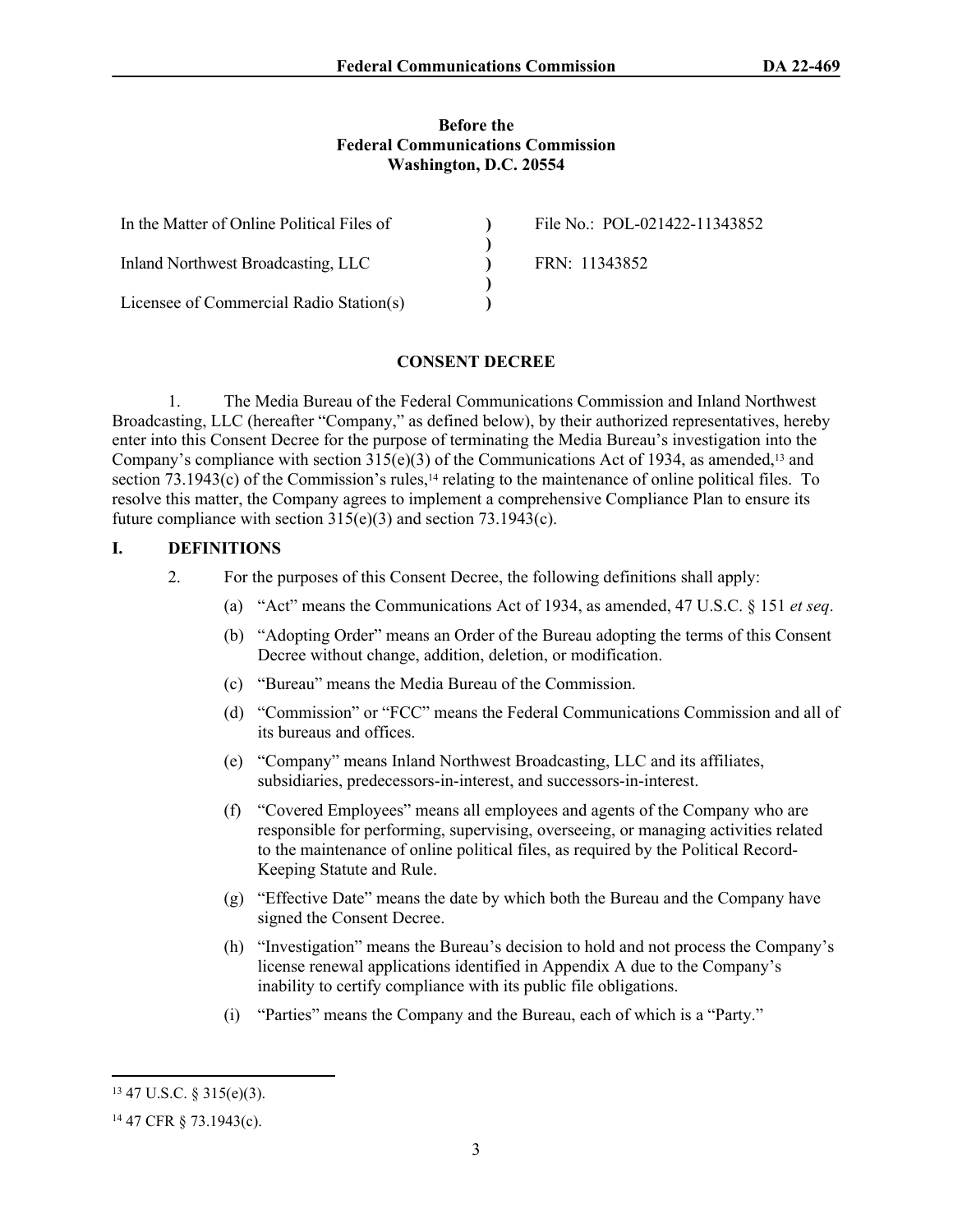- (j) "Political Record-Keeping Statute and Rule" means 47 U.S.C. § 315(e)(3) and 47 CFR § 73.1943(c).
- (k) "Rules" means the Commission's regulations found in Title 47 of the Code of Federal Regulations.

### **II. BACKGROUND**

3. Section 315(e)(1) requires radio station licensees to maintain and make available for public inspection information about each request for the purchase of broadcast time that is made: (a) by or on behalf of a legally qualified candidate for public office,<sup>15</sup> or (b) by an issue advertiser whose advertisement communicates a message relating to a political matter of national importance.16 Section 315(e)(3) requires stations to place information about such requests into their political files "as soon as possible."17 Section 73.1943(a) of the Commission's Rules requires stations to maintain and make available for public inspection information about all requests for broadcast time made by or on behalf of candidates for public office,18 and section 73.1943(c) requires stations to upload such information to their online political files "as soon as possible," meaning "immediately absent unusual circumstances."19 A full- power station's political file is a subset of its public inspection file.<sup>20</sup>

4. It is crucial that stations maintain political files that are complete and up to date because the information in them directly affects, among other things, the statutory rights of opposing candidates to request equal opportunities pursuant to section  $315(a)$  of the Act<sup>21</sup> and present their positions to the public prior to an election.<sup>22</sup> In addition, as the Commission has stated, "the disclosures included in the political file further the First Amendment's goal of an informed electorate that is able to evaluate the validity of messages and hold accountable the interests that disseminate political advocacy."<sup>23</sup>

5. The Company owns and operates one or more commercial radio stations licensed by the Commission. The Company recently filed one or more applications for renewal of radio station licenses in which it was unable to certify compliance with the public file requirements during the relevant license term. Further, we have determined that the Company failed to certify compliance in those applications because it did not comply with the Political Record Keeping Statute and Rule. Those applications are identified in **Appendix A**. Based on the Company's inability to provide the required certification, the Bureau commenced the Investigation and suspended processing those license renewal applications.

<sup>18</sup> 47 CFR § 73.1943(a)

<sup>19</sup> 47 CFR § 73.1943(c).

<sup>20</sup> *See* 47 CFR § 73.3526(e)(6).

<sup>21</sup> 47 U.S.C. § 315(a).

<sup>22</sup> Pursuant to section  $73.1941(c)$  of the Rules, candidates have one week from an opponent's initial "use" to request equal opportunities. 47 CFR  $\S$  73.1941(c). The failure by a station to promptly upload information about each "use" denies requesting candidates the notice they need to assert their statutory rights to equal opportunities in a timely manner. *See Standardized and Enhanced Disclosure Requirements for Television Broadcast Licensee Public Interest Obligations*, Second Report and Order, 27 FCC Rcd 4535, 4562 para. 55 (2012).

<sup>23</sup> *Id.* at 4543-44, para. 16.

<sup>15</sup> 47 U.S.C. § 315(e)(1)(A).

 $16$  47 U.S.C. § 315(e)(1)(B).

<sup>17</sup> 47 U.S.C. § 315(e)(3). Pursuant to *Expansion of Online Public File Obligations to Cable and Satellite TV Operator and Broadcast and Satellite Radio* Licensee, 31 FCC Rcd. 526 (2016), radio stations are required to upload records about requests for the purchase of political broadcast time to their online political files for public inspection.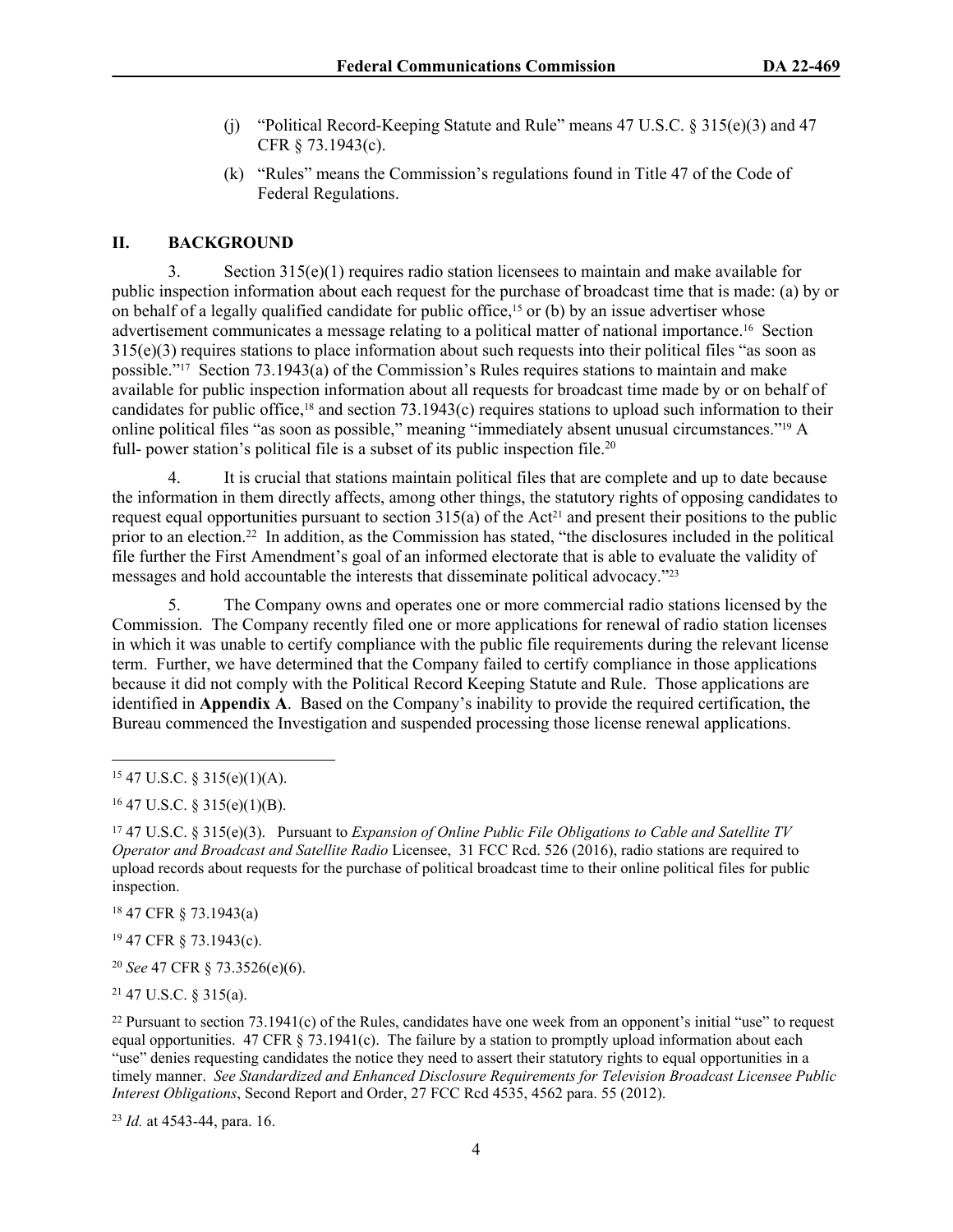6. The Bureau acknowledges that the COVID-19 pandemic caused a dramatic reduction in advertising revenues which, in turn, placed the radio broadcast industry, including the Company, under significant, ongoing financial stress. The Bureau believes that the Company's disclosures in its license renewal applications combined with the exceptional circumstances brought about by the pandemic present a unique situation which, on balance, warrant resolution of the Bureau's investigation under the terms and conditions described below.

## **III. TERMS OF AGREEMENT**

7. **Adopting Order**.The provisions of this Consent Decree shall be incorporated by the Bureau in an Adopting Order.

8. **Jurisdiction**. The Company agrees that the Bureau has jurisdiction over it and the matters contained in this Consent Decree and has the authority to enter into and adopt this Consent Decree.

9. **Effective Date**. The Parties agree that this Consent Decree shall become effective on the Effective Date. As of the Effective Date, the Parties agree that this Consent Decree shall have the same force and effect as any other order of the Commission.

10. **Termination of Investigation**.In express reliance on the covenants and representations in this Consent Decree and to avoid further expenditure of public resources, the Bureau agrees to terminate the Investigation. In addition, the Bureau agrees to process the Company's pending radio license renewal applications identified in Appendix A in the ordinary course. Furthermore, the Bureau agrees not to suspend the processing of such future radio license renewal applications that the Company files in the current renewal cycle (through August 2022) because of the Company's inability to certify compliance with its public file obligations in those applications. In consideration for such, the Company agrees to the terms, conditions, and procedures contained herein.

11. The Bureau agrees that, in the absence of new material evidence, the Bureau will not use the facts developed in this Investigation through the Effective Date, or the existence of this Consent Decree, to institute, on its own motion or in response to any petition to deny or other third-party objection, any new proceeding, formal or informal, or take any action on its own motion against the Company concerning the matters that were the subject of the Investigation. The Bureau also agrees that, in the absence of new material evidence, it will not use the facts developed in the Investigation through the Effective Date, or the existence of this Consent Decree, to institute on its own motion any proceeding, formal or informal, or to set for hearing the question of the Company's basic qualifications to be a Commission licensee or to hold Commission licenses or authorizations.<sup>24</sup>

12. **Admission of Liability**. The Company admits for the purpose of this Consent Decree that it failed to timely place records of all requests for the purchase of political broadcast time in its political file in a timely manner, in repeated violation of section  $315(e)(3)$  of the Act, and section 73.1943(c) of the Rules.

13. Pursuant to section  $503(b)(2)(E)$  of the Act, in exercising its forfeiture authority, the Commission may consider, among other things, "any history of prior offenses" by the licensee.25 The Company acknowledges that the Commission or its delegated authority may consider the Company's admission of liability in this Consent Decree in proposing any future forfeiture against Company in the event the Company is determined to have apparently committed a violation of the Act, the Rules, or of

<sup>24</sup> *See* 47 CFR § 1.93(b).

<sup>25</sup> *See* 47 U.S.C. § 503(b)(2)(E).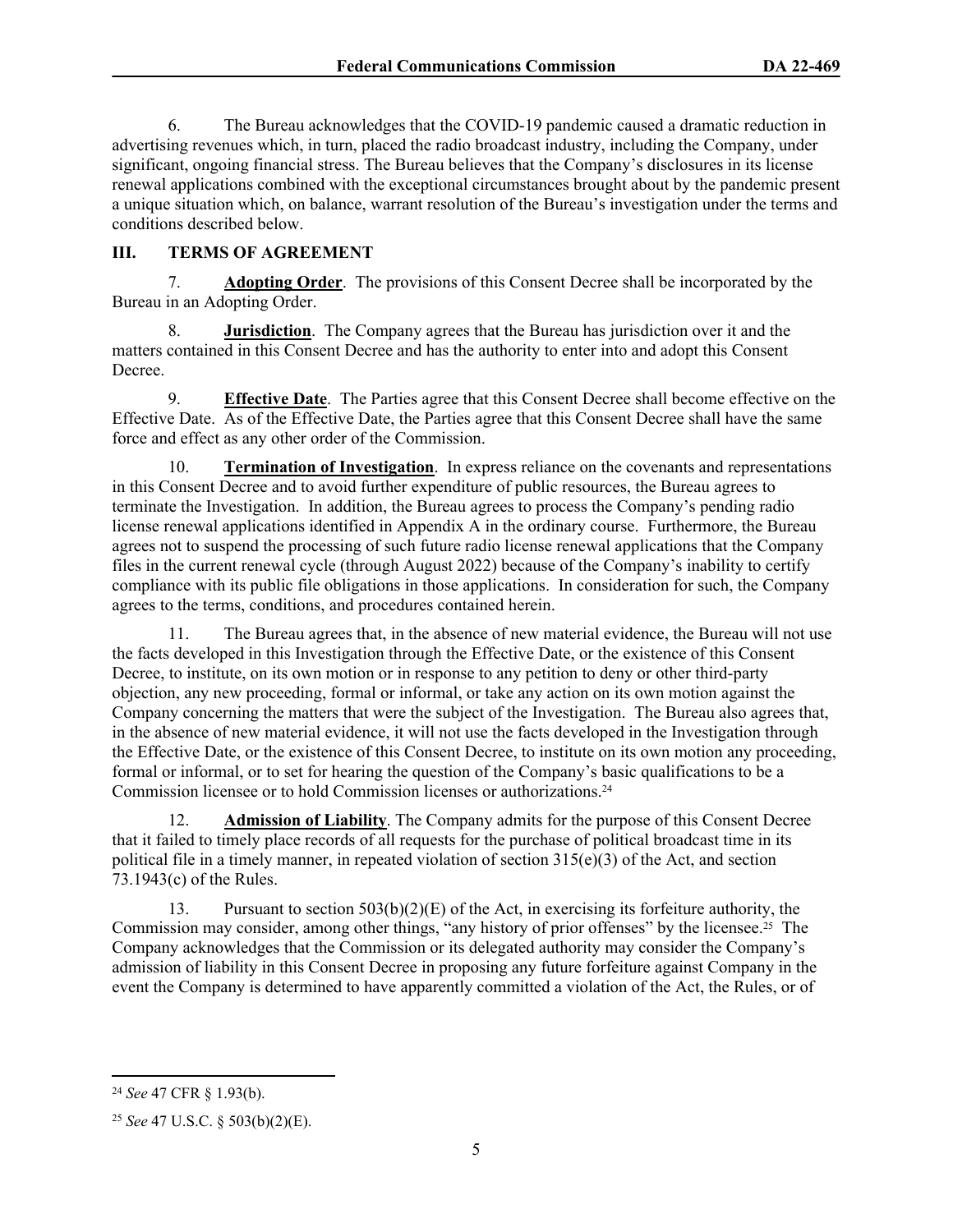any orders of the Commission after the Effective Date, whether related to political programming and record keeping or otherwise.

14. **Compliance Officer**. Within 30 calendar days after the Effective Date, the Company shall designate a senior manager to serve as a Compliance Officer and to discharge the duties set forth below. The Compliance Officer shall report directly to the Company's Chief Executive Officer (or equivalent senior officer/owner) on a regular basis, and shall be responsible for developing, implementing, and administering the Compliance Plan and ensuring that the Company complies with the terms and conditions of the Compliance Plan and this Consent Decree. The Compliance Officer shall have specific knowledge of the Political Record-Keeping Statute and Rule prior to assuming his/her duties. The Bureau acknowledges that the Compliance Officer, Chief Executive Officer, and/or owner may be the same individual.

15. **Compliance Plan**. For purposes of settling the matters set forth herein, the Company agrees that it shall, within 30 calendar days after the Effective Date, develop and implement a Compliance Plan designed to ensure future compliance with the Political Record-keeping Statute and Rule, and with the terms and conditions of this Consent Decree. The Compliance Plan, with the exception of the Compliance Report described below in paragraph 15(c), shall apply to all radio stations owned by the Company. The Compliance Plan shall contain, at a minimum, the following elements:

- (a) **Compliance Manual**. The Compliance Plan shall include a Compliance Manual that is distributed to all Covered Employees. The Company may adopt a Compliance Manual that it has prepared or one that has been prepared by an outside source, such as a trade association (e.g., the National Association of Broadcasters), another licensee, or a law firm. The Compliance Manual shall:
	- i. thoroughly explain the requirements embodied in the Political Record-keeping Statute and Rule;
	- ii. contain Operating Procedures that Covered Employees must follow to help ensure the Company's compliance with the Political Record-keeping Statute and Rule. The Operating Procedures shall include internal procedures and policies specifically designed to ensure that the Company's stations upload all required information to their online political files in a timely manner and otherwise maintain full, complete, and up to date information therein. The Operating Procedures shall also include a compliance checklist that describes the steps that a Covered Employee must follow to ensure compliance with the Political Record-keeping Statute and Rule; and
	- iii. be periodically reviewed and revised as necessary to ensure that the information set forth therein remains current, complete, accurate, and effective.
- (b) **Compliance Training Program**. If the Company has Covered Employees, the Compliance Plan shall include a Compliance Training Program to provide periodic training to those Covered Employees on complying with the Political Record-keeping Statute and Rule. As part of the compliance training program, Covered Employees shall be advised of the Company's obligation to report any noncompliance with the Political Record-keeping Statute and Rule and shall be instructed on how to disclose noncompliance to the Compliance Officer. All Covered Employees shall receive initial training under the compliance training program within 30 calendar days after the Effective Date, except that any person who becomes a Covered Employee at any time after such initial training is provided shall receive training under the compliance training program within 30 calendar days after the date he or she becomes a Covered Employee. The Company shall provide training under the compliance training plan on at least an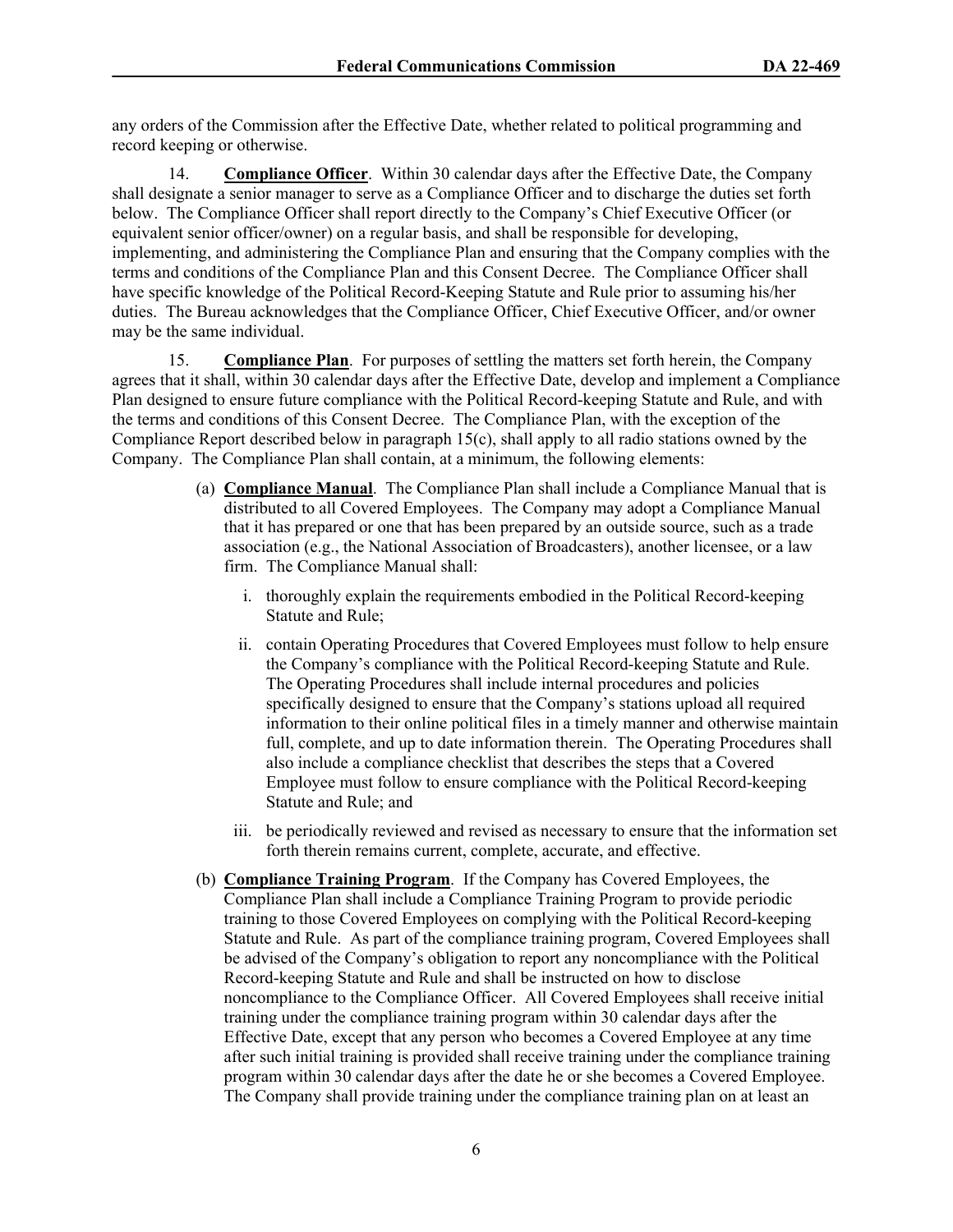annual basis, and it shall periodically review and revise the compliance training program as necessary to ensure that it remains current, complete, and effective.

- (c) **Compliance Report**. The Company shall submit one compliance report in the form of a spreadsheet to the Bureau for each station listed in Appendix A. The compliance report is intended to provide data about requests that the station received for the purchase of broadcast time by, or on behalf of, legally qualified candidates for public office or which communicate a message relating to any political matter of national importance.26 The compliance report shall: (1) provide data about such requests that the station received for ads broadcast during the three month period preceding the general election on November 8, 2022, and (2) be submitted to the Bureau no later than December 9, 2022. The Bureau may, within its sole discretion, require the Company to submit more frequent or additional compliance reports in accordance with the terms of paragraph 17 below.
	- i. The compliance report shall include a certification by the Compliance Officer stating that the Compliance Officer has personal knowledge that the Company: (i) has established and implemented the Compliance Plan; (ii) has utilized the operating procedures since the implementation of the Compliance Plan; and (iii) is not aware of any instances of noncompliance with the terms and conditions of this Consent Decree.
	- ii. The Compliance Officer's certification shall be accompanied by a statement explaining the basis for such certification and must comply with section 1.16 of the Rules,<sup>27</sup> and be subscribed to as true under penalty of perjury in substantially the form set forth therein.
	- iii. If the Compliance Officer is unable to provide the requisite certification, the Compliance Officer shall provide the Bureau with a report detailing the noncompliance, as described below.
	- iv. The Company's Chief Executive Officer (or equivalent senior officer/owner) shall also certify that he or she has reviewed the compliance report and that, based on his or her knowledge, the compliance report does not contain any untrue statement of a material fact, does not omit to state a material fact necessary to make the statements made therein, and is not misleading with respect to the period covered by the compliance report.
	- v. The compliance report shall be submitted to the Political Programming staff: Robert Baker, Assistant Chief, Policy Division, Media Bureau, Federal Communications Commission, at [Robert.Baker@fcc.gov](mailto:Robert.Baker@fcc.gov); Gary Schonman, Special Counsel, Policy Division, Media Bureau, Federal Communications Commission, at [Gary.Schonman@fcc.gov;](mailto:Gary.Schonman@fcc.gov) and Sima Nilsson, Attorney-Advisor, Policy Division Media Bureau, Federal Communications Commission, at [Sima.Nilsson@fcc.gov.](file://fccnet/data/Bureaus-Offices/MB/Policy/MB/Policy/POLITICAL%20PROGRAMMING/COMPLAINTS%20AND%20PETITIONS%20FOR%20RULEMAKING%20&%20DECLARATORY%20RULINGS/POLITICAL%20FILES%20-%20GROUP%20OWNERS/Consent%20Decrees/Entercom/Sima.Nilsson@fcc.gov.)

16. **Reporting Noncompliance**. The Company shall, for each radio station it owns, report any instance of noncompliance with the Political Record-keeping Statute and Rule, and any instance of noncompliance with any applicable terms and conditions of this Consent Decree within 10 calendar days after discovery of such noncompliance. Such reports shall include a detailed explanation of: (i) each such instance of noncompliance; (ii) the steps that the Company has taken or will take to remedy such noncompliance, including the schedule on which such actions will be taken; and (iiii) the steps that the Company has taken or will take to prevent the recurrence of any such noncompliance, including the

<sup>26</sup> See 47 U.S.C. § 315(e).

<sup>27</sup> 47 CFR § 1.16.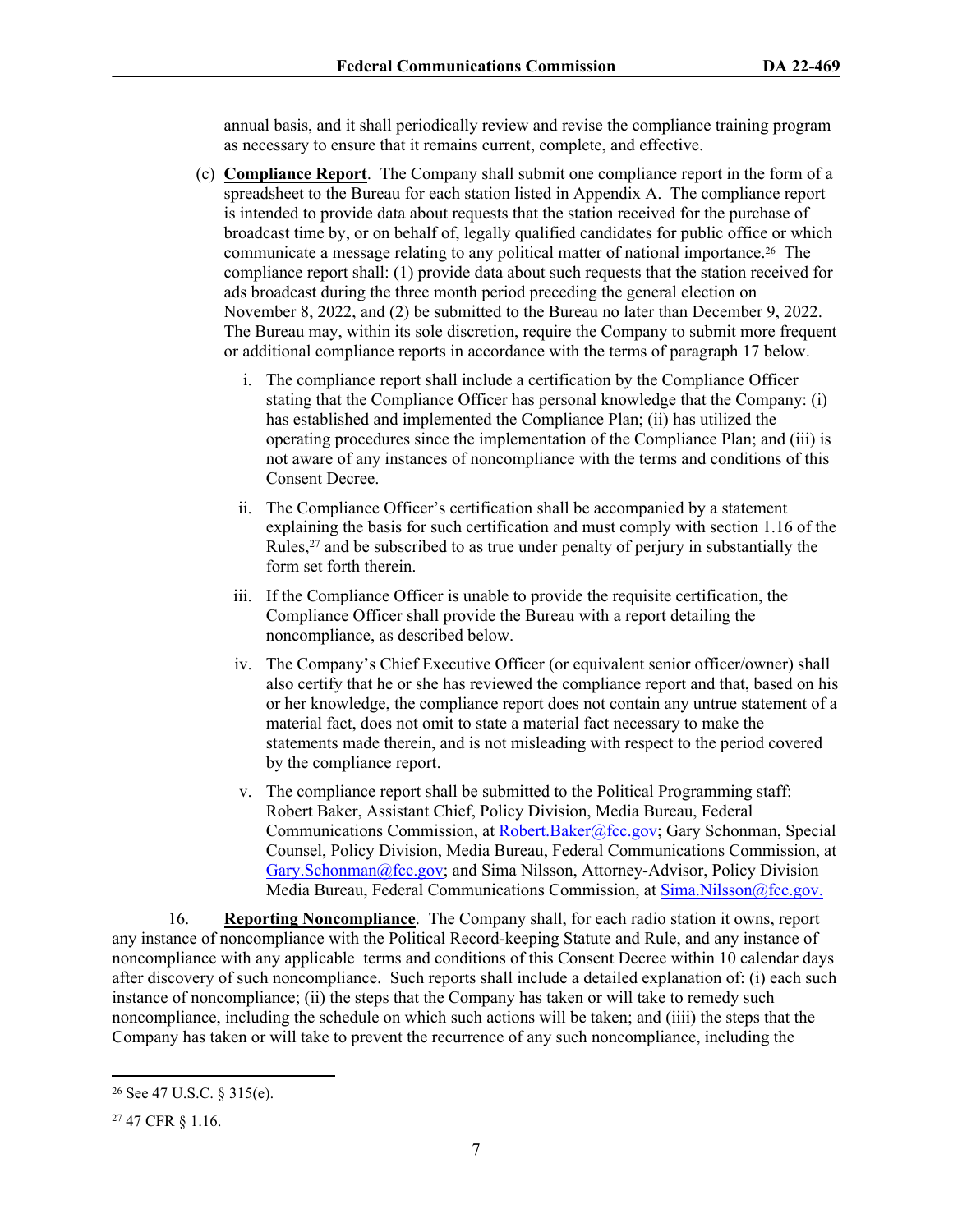schedule on which such preventative action will be taken. All reports of noncompliance shall be submitted to the Political Programming staff: Robert Baker, Media Bureau, Federal Communications Commission, at [Robert.Baker@fcc.gov;](mailto:Robert.Baker@fcc.gov) Gary Schonman, Media Bureau, Federal Communications Commission, at [Gary.Schonman@fcc.gov;](mailto:Gary.Schonman@fcc.gov) and Sima Nilsson, Media Bureau, Federal Communications Commission, at [Sima.Nilsson@fcc.gov.](file://fccnet/data/Bureaus-Offices/MB/Policy/MB/Policy/POLITICAL%20PROGRAMMING/COMPLAINTS%20AND%20PETITIONS%20FOR%20RULEMAKING%20&%20DECLARATORY%20RULINGS/POLITICAL%20FILES%20-%20GROUP%20OWNERS/Consent%20Decrees/Entercom/Sima.Nilsson@fcc.gov.)

17. **Termination Date**. The obligations to which the Company is subject pursuant to this Consent Decree shall terminate 60 days after the filing of the compliance report referenced above, *provided* the Bureau is satisfied that the Company has demonstrated substantial compliance with its political file obligations. If the Bureau is not satisfied that the Company has demonstrated substantial compliance with its political file obligations, the Bureau may, within its the sole discretion and authority, extend the termination date of this Consent Decree for up to an additional 24 months.

18. The Company acknowledges that the Bureau retains the discretion and authority to propose sanctions against the Company, including the issuance of notices of apparent liability for forfeitures, for any apparent willful and/or repeated violation by the Company of the Political Recordkeeping Statute and Rule that occurs during the term of this Consent Decree.

19. **Waivers**. As of the Effective Date, the Company waives any and all rights it may have to seek administrative or judicial reconsideration, review, appeal, or stay, or to otherwise challenge or contest the validity of this Consent Decree and the Adopting Order. The Company shall retain the right to challenge Commission interpretation of the Consent Decree or any terms contained herein. If either Party (or the United States on behalf of the Commission) brings a judicial action to enforce the terms of the Consent Decree or Adopting Order, neither the Company nor the Commission shall contest the validity of the Consent Decree or the Adopting Order, and the Company shall waive any statutory right to a trial *de novo*. The Company hereby agrees to waive any claims it may have under the Equal Access to Justice Act<sup>28</sup> relating to the matters addressed in this Consent Decree.

20. **Severability**. The Parties agree that if any of the provisions of the Consent Decree shall be held unenforceable by any court of competent jurisdiction, such unenforceability shall not render unenforceable the entire Consent Decree, but rather the entire Consent Decree shall be construed as if not containing the particular unenforceable provision or provisions, and the rights and obligations of the Parties shall be construed and enforced accordingly.

21. **Invalidity**. In the event that this Consent Decree in its entirety is rendered invalid by any court of competent jurisdiction, it shall become null and void and may not be used in any manner in any legal proceeding.

22. **Subsequent Rule or Order**. The Parties agree that if any provision of this Consent Decree conflicts with any subsequent Rule or Order adopted by the Commission (except an order

<sup>28</sup> *See* 5 U.S.C. § 504; 47 CFR §§ 1.1501-1.1530.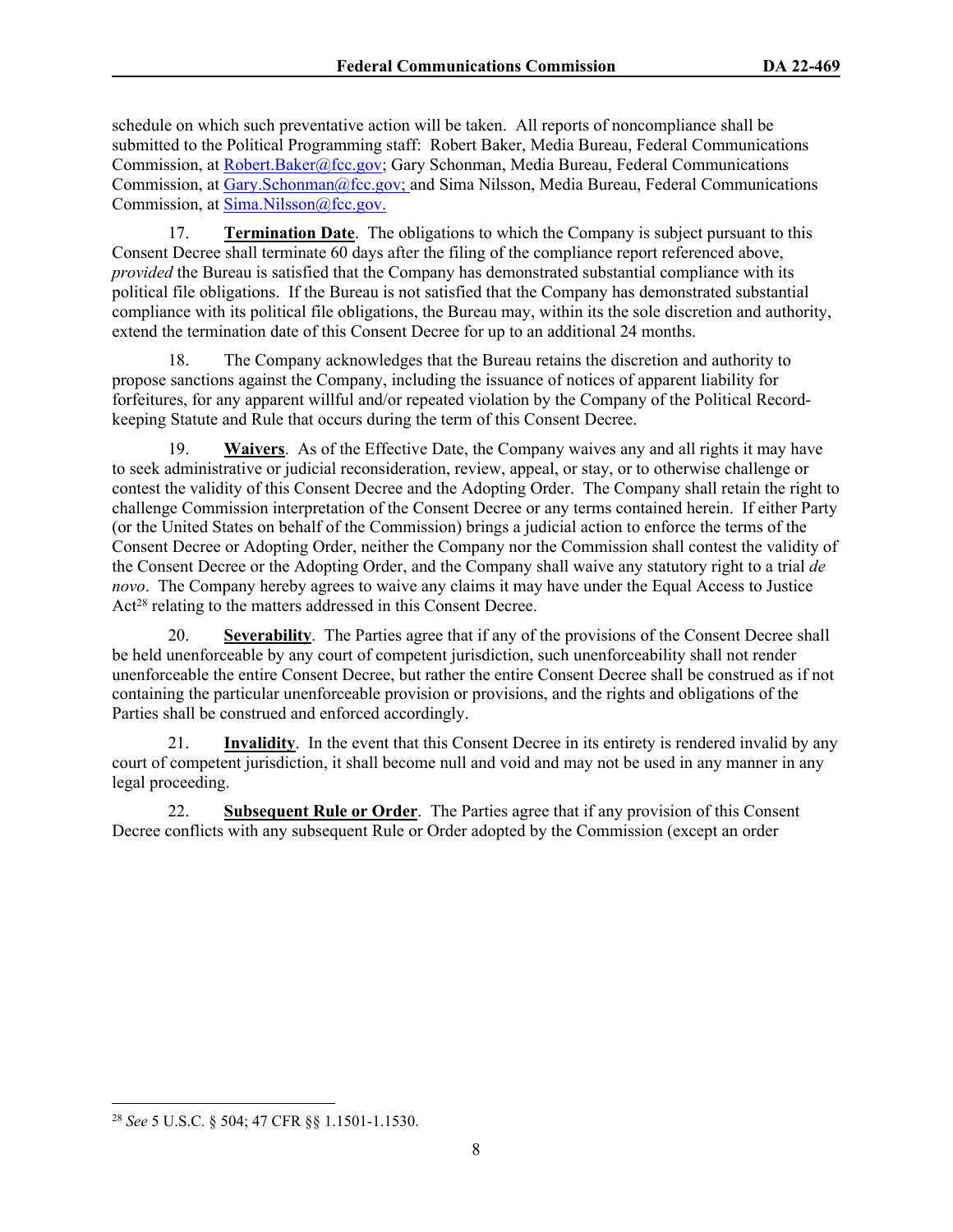specifically intended to revise the terms of this Consent Decree to which the Company does not expressly consent) that provision will be superseded by such Rule or Order.

23. **Successors and Assigns**.The Company agrees that the provisions of this Consent Decree shall be binding on its successors, assigns, and transferees.

24. **Final Settlement**. The Parties agree and acknowledge that this Consent Decree shall constitute a final settlement between the Parties with respect to the Investigation.

25. **Modifications**. This Consent Decree cannot be modified without the advance written consent of both Parties.

26. **Paragraph Headings**. The headings of the paragraphs in this Consent Decree are inserted for convenience only and are not intended to affect the meaning or interpretation of this Consent Decree.

27. **Authorized Representative**. Each Party represents and warrants to the other that it has full power and authority to enter into this Consent Decree. Each person signing this Consent Decree on behalf of a Party hereby represents that he or she is fully authorized by the Party to execute this Consent Decree and to bind the Party to its terms and conditions.

28. **Counterparts**. This Consent Decree may be signed in counterpart (including electronically or by facsimile). Each counterpart, when executed and delivered, shall be an original, and all of the counterparts together shall constitute one and the same fully executed instrument.

 $\mathcal{L}_\text{max}$ Holly Saurer Chief, Media Bureau

Date

 $\mathcal{L}_\text{max}$ Inland Northwest Broadcasting, LLC

 $\mathcal{L}_\text{max}$ 

 $\mathcal{L}_\text{max}$  and  $\mathcal{L}_\text{max}$  and  $\mathcal{L}_\text{max}$  and  $\mathcal{L}_\text{max}$ 

Date